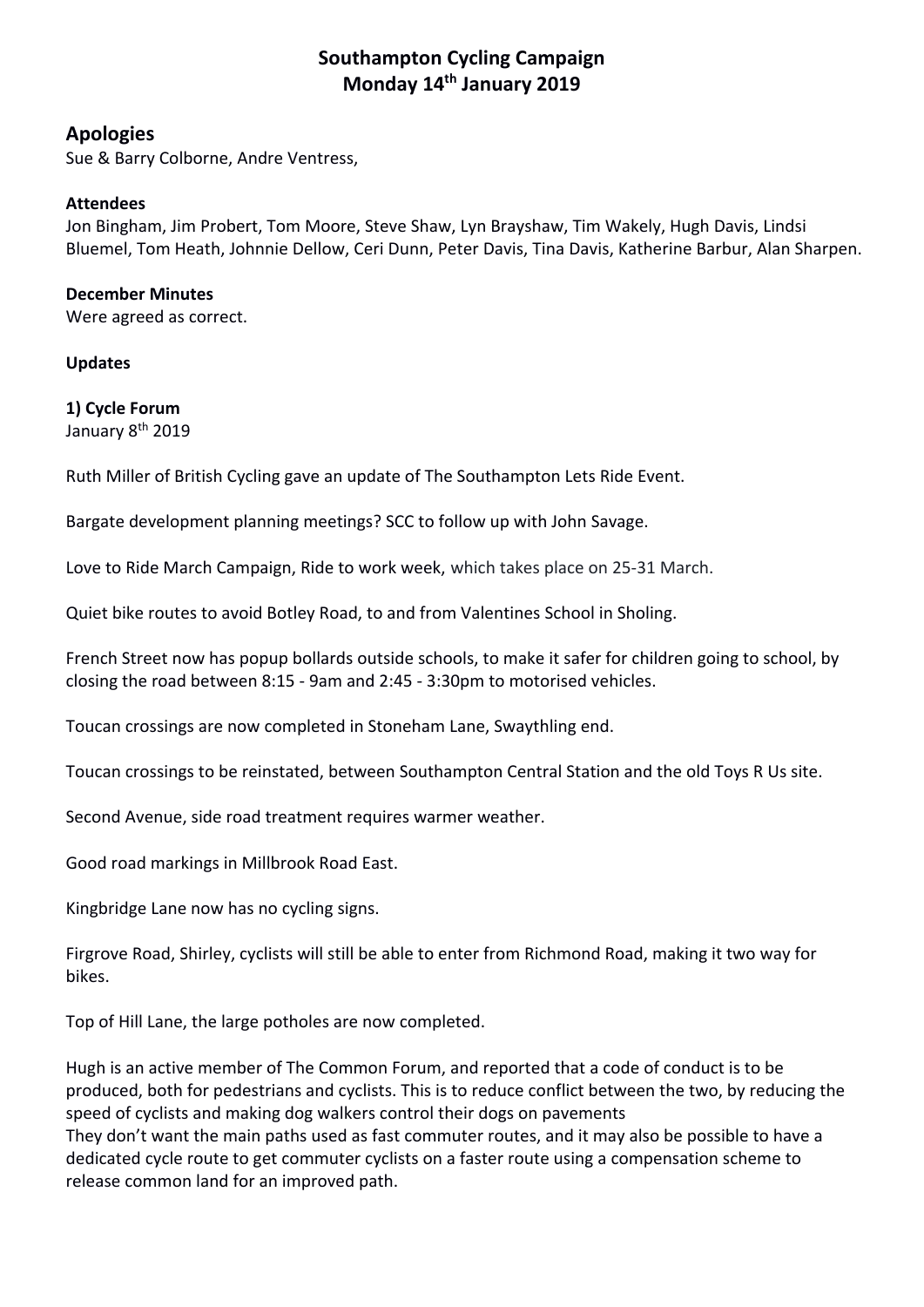### **2) Inner Avenue meeting 13/11**

Clarification was given about single or two way cycle routes along Inner Avenue. An on road cycle route will be built on both sides of Inner Avenue, using the existing bus lane heading North, and the redundant carriageway heading south. The existing shared use path will be retained.

## **3) 3rd Avenue/Western Approach/Millbrook**

Jim and Hugh gave an update from CDH meeting with Wade

The two way on road cycle route will be built on the SW side between, Manor House Avenue and joining the existing route just beyond the Calor Gas depot. It was not achievable to build on the NE side, as lorries would be in conflict with cyclists going along the cycle route.

A barrier will be built along the length of the route separating cyclists from motor vehicles, except at entrances to premises. It was also confirmed that the entrance from Millbrook Road opposite the Ford Garage will be blocked.

SCC still has concerns of vehicles crossing this cycle route in and out of the many business premises. But were assured appropriate signage will be in place to warn drivers of cyclists traveling in both directions.

Millbrook Road East now has a good road surface, widening of the path at the North end is in progress. Work is also progressing on blocking this road at the Central Bridge end to through traffic, and building traffic calming at the junction of Park Street and Cracknore Road.

### **4) 2nd Avenue**

Work is now complete on the new path from the Shell garage to the Harley Davis showroom, it was welcomed that double white markings had been used across entrances to the car parks and the access roads crossing it. It was hoped this could be replicated on all new cycle paths in the city.

## **5) Bitterne Park triangle**

Meeting with Greg Churcher 18th December

Bitterne Triangle, south side pavements to be modified with dropped kerbs to allow cyclists to ride between Whitworth Crescent and the toucan crossings. Plans for the North side have still to be decided.

# **6) Golf Club Route**

SCC to ask that the muddy route between the Golf Course and Hadrian Way, be improved for cycle use, and John Heath to ask Wade to consider it.

# **7) Clean Air Strategy Update**

16<sup>th</sup> January 5pm, Clean Air Southampton has raised questions about the air modelling which has been recommissioned. 22<sup>nd</sup> January 9:30am special cabinet meeting. It looks likely that SCC is not going to go for a charging zone.

Clean Air Southampton update on Facebook https://www.facebook.com/cleanairsouthampton/

# **Campaign Rides**

Our next ride is on 20th January from Riverside Park to Royal Victoria Country Park. Full list on website http://www.southamptoncyclingcampaign.org.uk/rides/

# **Events / Dates**

Let's Ride Southampton – is to be announced by British Cycling, but most likely in June or July.

# **A O B**

Lindsi announced a number of planning notices, and gave a positive response to the Quayside route. Anyone who has evidence of using the sloping path between Granby Grove to Broadlands Road, to email Lindsi.